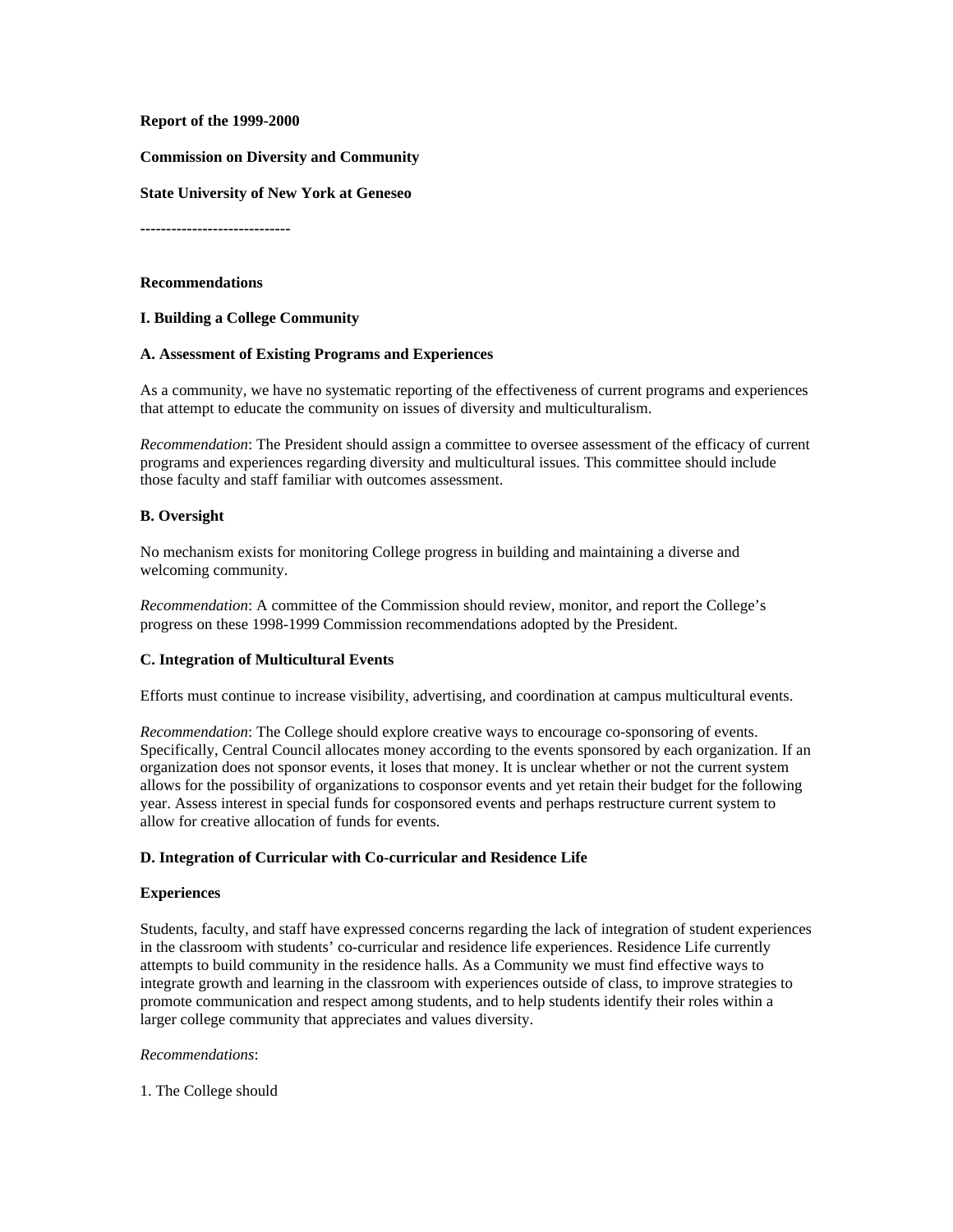a. Support Residence Life in their efforts to address challenges and concerns regarding community, both in the residence halls and at the college.

b. Determine which programs or awards are currently in place to provide rewards and recognition for leadership and service related to diversity initiatives and building community.

c. Provide these programs with adequate support (financial and otherwise).

2. Student Government and the Office of Multicultural Affairs should

a. Continue to facilitate the forming of alliances between groups to see if they can work together on programs and promotions.

3. The Commission on Diversity and Community should

a. Assess faculty, students, and staff views regarding the factors each group feels are important for the community's growth and development.

b. If discrepancies exist, explore the possibility of addressing these issues in terms of building community.

4. The President should add the Director of Resident Life, a representative from the College Senate Executive Committee, and the President of Central Council to the Commission.

#### **E. First year and Transfer Student Transitioning to SUNY Geneseo**

Incoming students often feel a lack of connection and isolation. Student social groups might help in the transitioning process. A campus-wide peer mentoring program for First Year and transfer students would be an important part of an integrated transitioning plan. The type of mentoring offered should vary with the needs of each student and should include social as well as academic aspects. Faculty should also have a role in the transitioning process.

The transition for transfer students is particularly difficult because of their lower numbers and the difficulty in identifying other transfer students who may be experiencing the same transitioning difficulties. Moreover, transfer students often find themselves faced with upper-level classes from the beginning rather than slowly transitioning to more difficult material.

First Year Seminars offer a wonderful opportunity to integrate incoming students into our community. Unfortunately, only about 25% of first-year students take these courses.

First-Year Enrichment Programs have been created in those residence halls which house only first-year students. Each center has strategic programming for the first six weeks on issues that are particularly relevant for first-year students.

The Orientation Advising Committee met with the Commission and discussed coordinating the experiences of incoming students. Faculty and staff members of the Orientation Advising Committee agreed to continue addressing these issues toward an integrative transitioning plan in their discussion next academic year.

*Recommendation*: The Orientation Advising Committee should continue to address an integrated transitioning plan.

### **F. Campus Community Center**

A Campus Community Center can be a welcoming place for all members of the community. Easily accessible and a central part of the community, the Center would be beneficial in helping the community move toward an integrated, centralized model that crosses boundaries between students, faculty, and staff. As such, it should be a place that houses the services and programs related to multicultural and diversity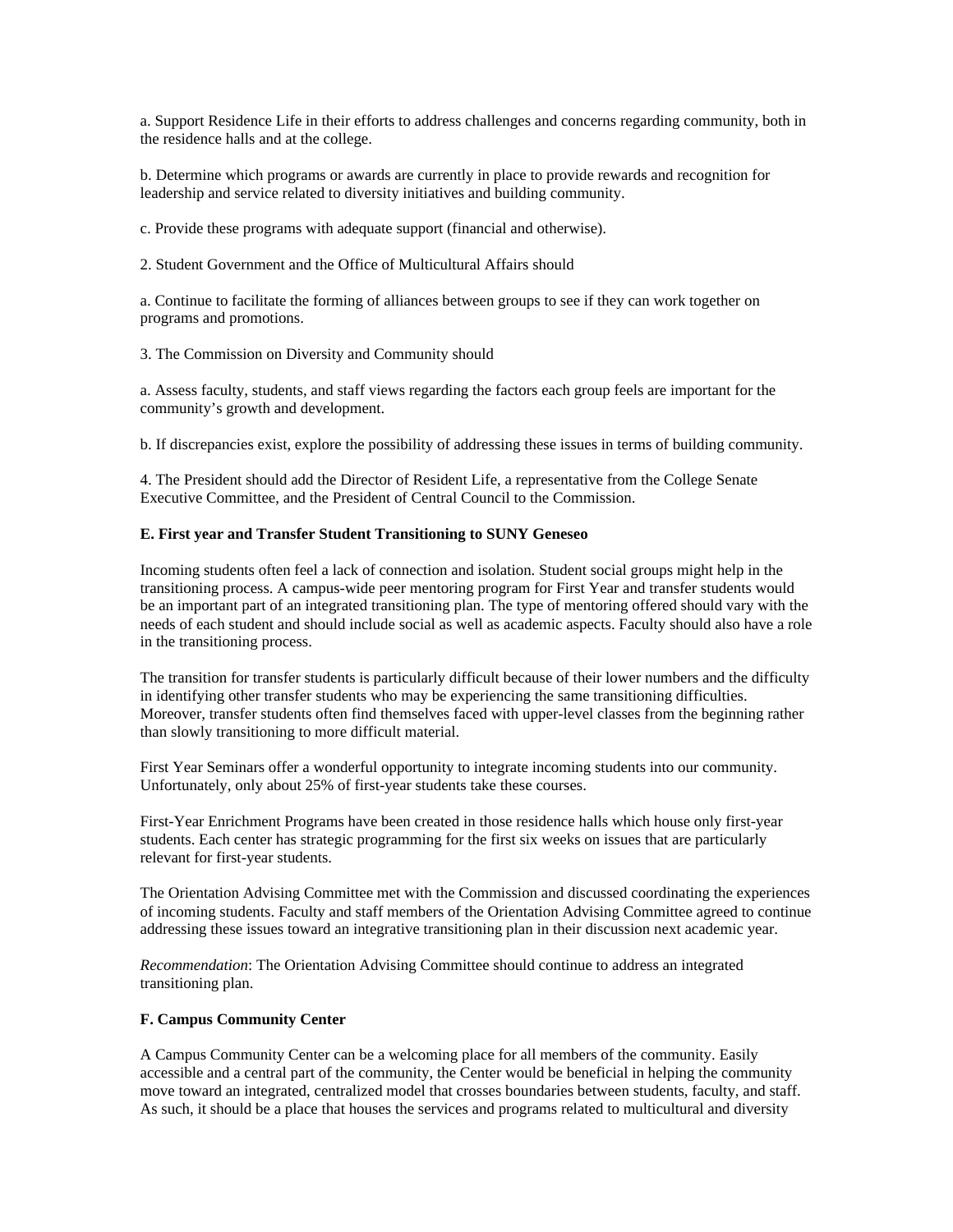issues as well as a place that provides community members with the opportunity to interact informally with one another.

*Recommendation*: The Commission should gather information about models used at other institutions that we use as benchmarks for other studies and comparisons: perhaps other SUNY colleges (e.g., Brockport) or COPLAC colleges. (See Suggested Action for the 2000-2001 Commission beginning on page 7 of this report.)

## **G. Campus Community Statement.**

At the First Annual SUNY Brockport Diversity Conference, Dr. George Toth, director of Career Services at SUNY Brockport presented the Better Community Statement developed at SUNY Brockport (see Appendix C). This statement has been adopted by the SUNY Brockport college community and serves as a guideline of expected behavior for all members of the community.

#### *Recommendations*:

1. The College should undertake drafting a campus community statement and a statement of related responsibilities.

2. Campus Community Statement should be introduced in the orientation process for students, faculty, and staff and be integrated as a part of the fabric of the campus community.

#### **H. Efforts to Decrease Bias**

In the 1998-1999 Commission Report, we addressed several issues relative to decreasing bias on campus. In this section, the Commission makes further recommendations, especially regarding sexual orientation, which was only addressed minimally in our previous report.

#### *Recommendations*:

1. Residence Life should

a. Provide more training for Resident Assistants in residence halls in counseling, peer mediation, conflict resolution, and diversity.

b. Develop clear plans for dealing with harassment in the residence halls.

c. Distribute Student Bill of Rights early in the academic year and provide multiple opportunities for students to discuss these issues.

2. The Vice-President for Student and Campus Life should

a. Develop a "bias brochure" that specifies procedures for reporting bias-related actions.

- 3. The Milne Library should
- a. Increase subscriptions to more minority and gay-oriented magazines.
- 4. The College Union should

a.provide more representation of minority and same-sex couples on art and posters displayed on campus.

5. The College could decrease bias relative to multiculturalism, including sexual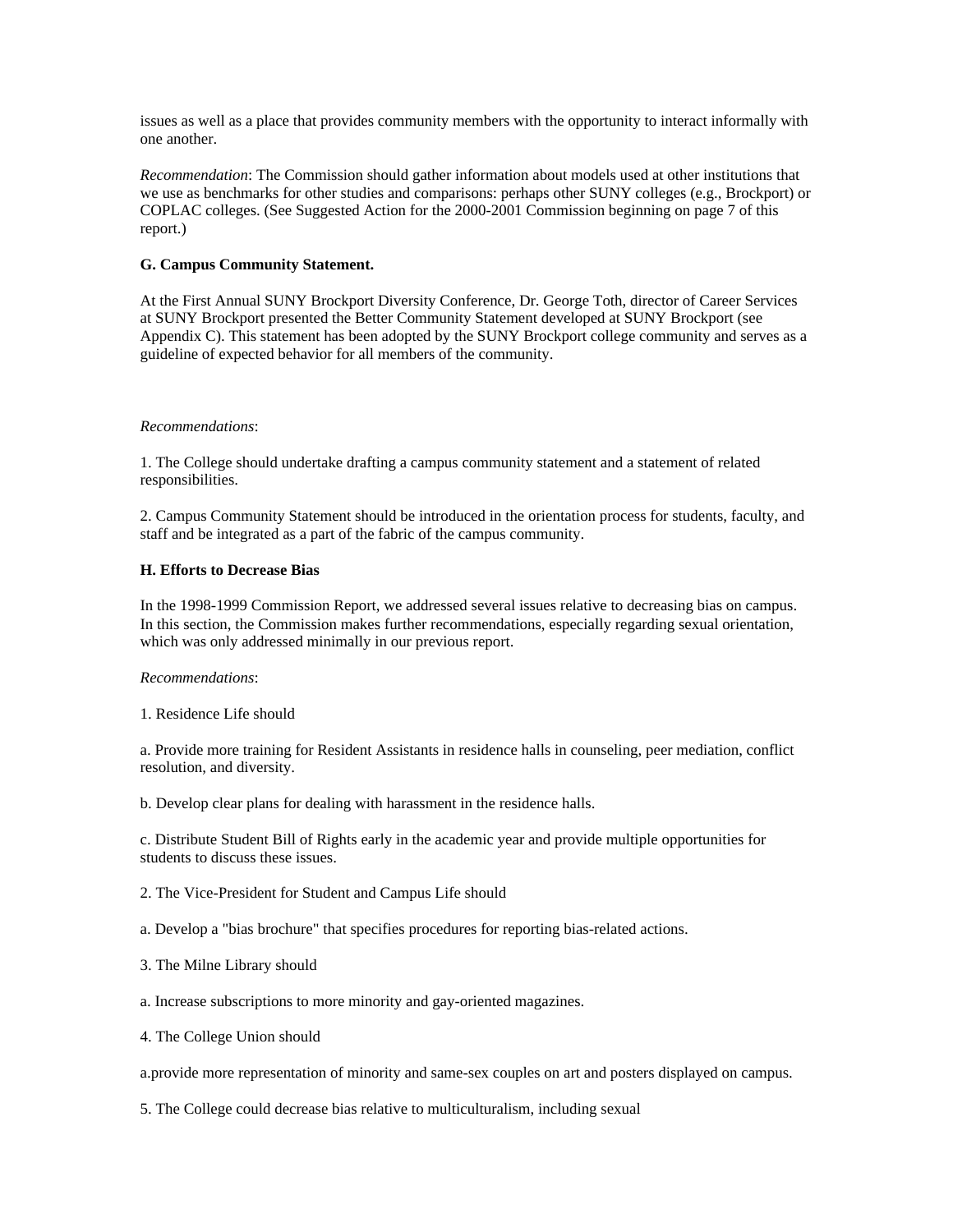orientation in the following ways:

a. Residence Life should change the policy that does not allow same-sex couples involved in a relationship to room together.

b. Faculty should infuse issues of multiculturalism, including sexual orientation, into the curriculum wherever possible (e.g., social science core courses).

c. The Office of Multicultural Affairs should develop a list of "gay-friendly" faculty as an alternative option to the counseling center.

d. The Counseling Center and GLBF should provide training on sexual orientation to faculty interested in establishing "safe zones" for individuals dealing with such issues.

#### **I. Training of Faculty and Staff**

The College needs to continue to address the training of faculty and staff related to issues of diversity. In recognition of this need, the Commission recommends several items.

#### *Recommendations*:

1. Provide training and resources to new and returning faculty and administrative, professional, and classified staff. This could include:

a. a series of workshops on issues of diversity and community in the classroom.

b. a program that provides faculty with information about the goals of the college, the structure of the college, and the programs available for faculty, students, and staff.

c. open discussions with returning faculty members (this could also serve to get diversity information to faculty who are already part of the college community).

d. open discussions with members of the AOP and disabilities programs and diverse student organizations, such as HUG, BSU, and GLBF, to dispel myths and provide accurate information about these students.

e. interactive opportunities with students from diverse backgrounds.

f. perhaps a mandatory retreat for a day for new faculty.

g. peer mentoring (either at the department or college level).

h. orientation materials to include a booklet and web-site on diversity.

2. Explore creative ways for incorporating service contributions and the scholarship of teaching of issues of diversity and multiculturalism into renewal, continuing appointment, and promotion decisions.

3. Work should continue through the Provost's Office for the establishment of a Teaching and Learning Resource Center with a full-time director who would coordinate our present fragmented efforts to address diversity issues among faculty at Geneseo into a coherent program. The Center would:

• incorporate diversity concerns into new faculty orientation.

• provide all faculty with sensitivity training for helping students with disabilities, and for addressing race, gender, religion, and sexual orientation issues within the classroom.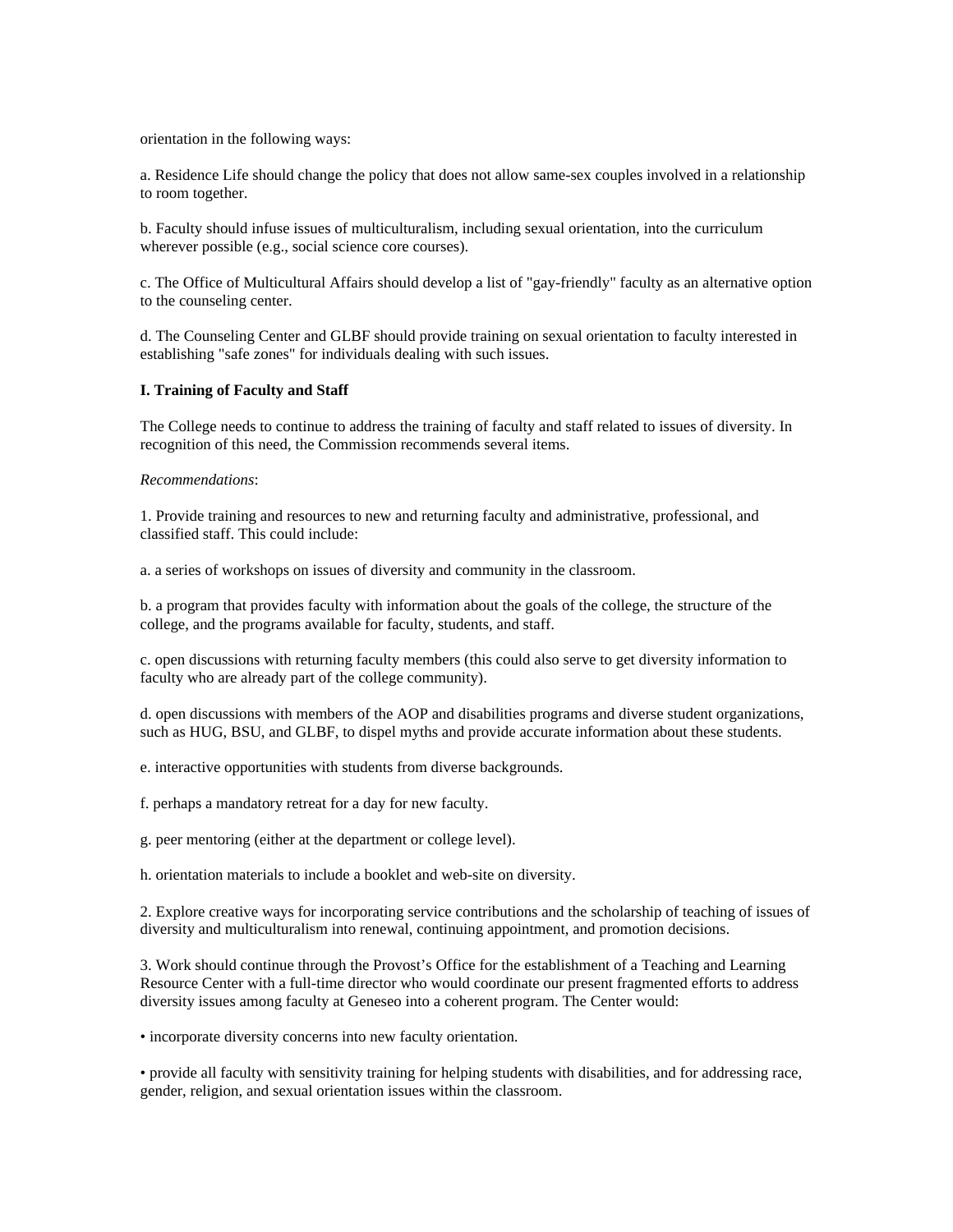• provide guidance to help faculty redesign courses and create new ones to incorporate diversity and multicultural issues

• coordinate departmental mentoring efforts into a college-wide system so that new faculty do not feel isolated and problems are addressed before they become crises.

• provide a congenial gathering place for faculty to exchange information and ideas, encouraging greater cross-campus dialogue and integrating new faculty quickly and completely into the college community.

4. Apply for a UUP Grant to establish a pilot teaching circle on the topic of integrating diversity and multicultural issues into the existing curriculum.

5. Reconfigure the H Form to include a Scholarship of Teaching and Learning

Category that would:

• reward faculty for participating in sensitivity training sessions.

• reward faculty mentors for helping new colleagues.

• provide greater incentive for redesigning old courses to incorporate diversity issues and creating new multicultural courses.

• acknowledge the value of efforts by faculty to counsel and support students outside the official advisement structure.

6. Provide faculty training.

• to help faculty infuse diversity issues, such as sexual orientation, into existing courses.

• to teach faculty how to address the topic of differences in a sensitive manner.

• to teach faculty how to deal with racist, sexist, or homophobic remarks in and out of the classroom.

#### **J. Integration of Student Academic Support Services**

Access to and information about academic support services is uneven across the campus. This situation might be moderated with our recommendations.

1. Departments might explore providing student tutors, especially for large introductory courses

2. The proposed Community Center would be an ideal central location for an Academic Help Desk that could refer students to appropriate help in learning centers or departments.

#### **II. Continuing the Campus Conversation**

A College discussion on diversity and community has begun. Much of this discussion has been at higher levels in the administration and within the Commission. This communication will continue and can be nurtured in other areas of campus life, beginning at a grassroots level that includes departments, student organizations, classes, residence halls, administrative units, and informal groupings.

Discussion within these groups can facilitate communication across the College and aid the incorporation of diversity issues into the consciousness of the College Community. Continuing discussion at all levels can only benefit the college and alert prospective and current faculty, staff, and students to the College's commitment to continued dialogue on the issues of diversity and community. It is through such communication that the College can evolve.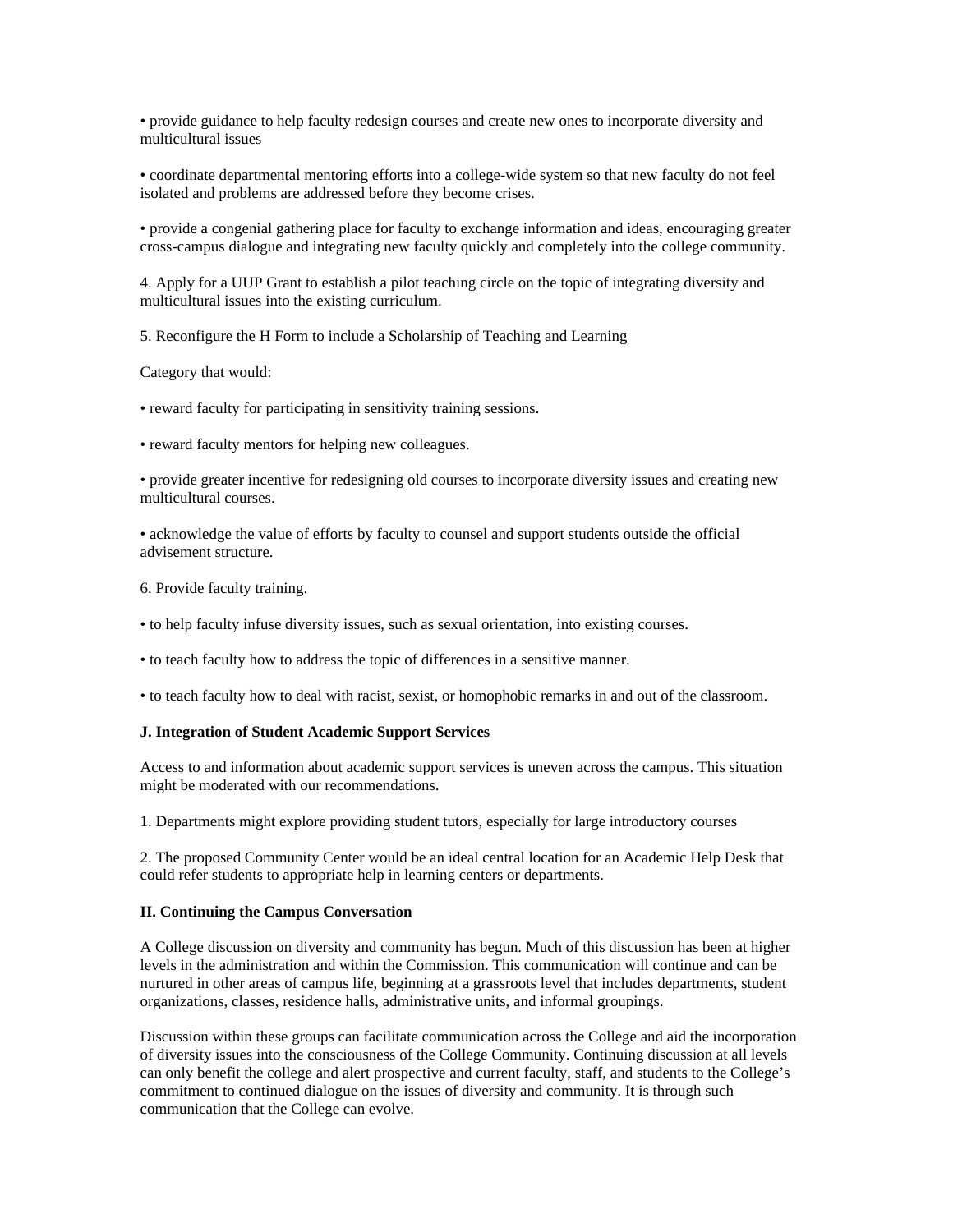The Commission has assigned the task of furthering these discussion to itself. (See Suggested Action for the 2000-2001 Commission beginning on page 7 of this report.) Other recommendations can also raise awareness.

### **A. College Senate**

*Recommendation*: The Commission chair should make regular announcements in College Senate of Commission activities.The activities should become an integral part of campus life.

## **B. "History Months"**

*Recommendation*: The College should continue to support and facilitate celebration of the 'history months'. A committee of the Commission could be given the task of co-coordinating the creation of these celebrations and supporting departments and student groups in these efforts. There should be an annual budget to do so.

## **C. PATH Awards**

*Recommendation*: A committee of the Commission should be given the responsibility of administering the PATH awards.

#### **Suggested Action for the 2000-2001 Commission**

#### **I. Building a College Community**

#### **A. Assessment of Existing Programs and Experiences**

1. Assess the College's progress on the 1998-1999 Commission recommendations.

#### **B. Oversight**

1. Oversee implementation of those commission recommendations adopted by the President.

### **C. Integration of Multicultural Events**

1. Continue to explore how to improve communication networks on campus in order to better integrate events and disseminate important information to community members.

2. Facilitate discussions between different cultural and social organizations to improve coordination and integration of events sponsored by the different organizations.

3. Include Greek Organizations in the discussions regarding coordination and integration of events.

4. Invite Central Council and IGC to discuss the role that they might play in building a sense of community.

### **D. Integration of Curricular with Co-curricular and Residence Life**

#### **Experiences**

1. Assess attitudes regarding the value of diversity among faculty,staff, and students.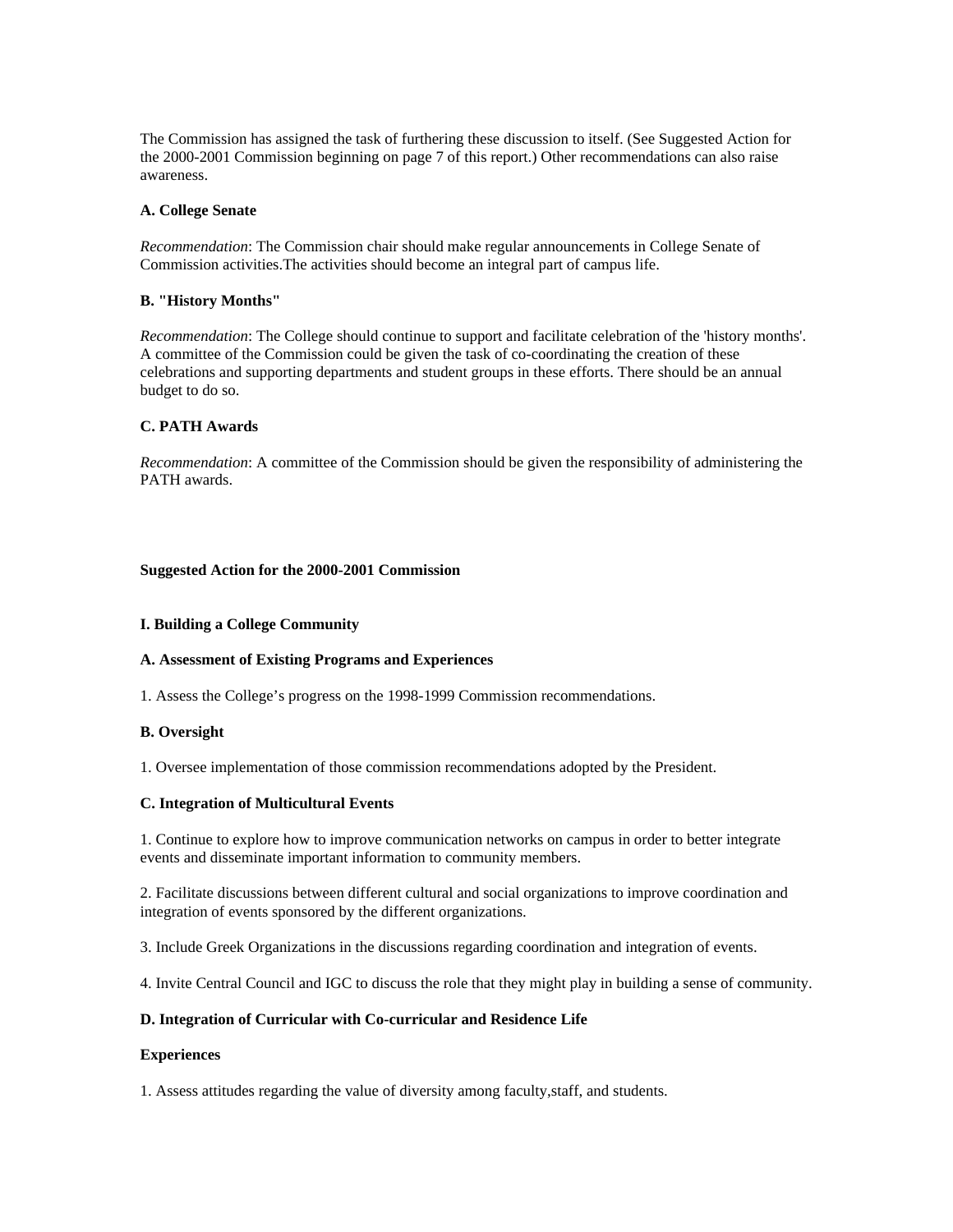2. Collect quantitative and qualitative data on ALANA students experiences with regard to community at SUNY Geneseo.

Do they feel disproportionately greater responsibility for improving diversity issues on campus?

If so, what are the outcomes from this?

3. Identify community issues that may specifically pertain to members of groups that are underrepresented on campus.

4. Determine which events and programs are already in place for building community and assess their effectiveness.

5. Develop ways to support and strengthen programs already in place for building community .

## **E. Campus Community Center**

1. Gather information about models used at other institutions that we use as benchmarks for other studies and comparisons: perhaps other SUNY colleges (e.g., Brockport) or COPLAC colleges.

a. Suggestions for assessment:

- Collaborate with Student Affairs Division in the development of the survey.
- Conduct an on-line survey or a survey on the Geneseo web page.
- Collect quantitative data followed up with qualitative data.
- Increase faculty/staff participation through announcements at Convocation and in senate meetings.
- Increase student participation through announcements during Central Council meetings.
- b. Suggestions about the structure of the survey.

• Provide an overview of the goals of the survey that includes a philosophical statement and rationale for a Campus Community. Center (e.g., the role of the Center in enhancing the educational mission of the college).

• Alternate the rationale for a given section with questions assessing perceptions and opinions of that section throughout the survey.

- c. Cautions regarding survey development.
- Do not be too specific in the descriptions of the Center or in the questions asked.

• Do not be too lengthy in the number of questions or in the answer individuals are required to give in order to complete the survey.

• Do not specify location or specific services or programs.

## **D. Follow Up Data on Faculty, Staff and Student Retention or Departure.**

1. Review the data gathered on faculty, staff, and student retention and departure, especially among ALANA faculty and make further proposals to the President.

# **E. Daycare for Faculty, Staff, and Nontraditional Students**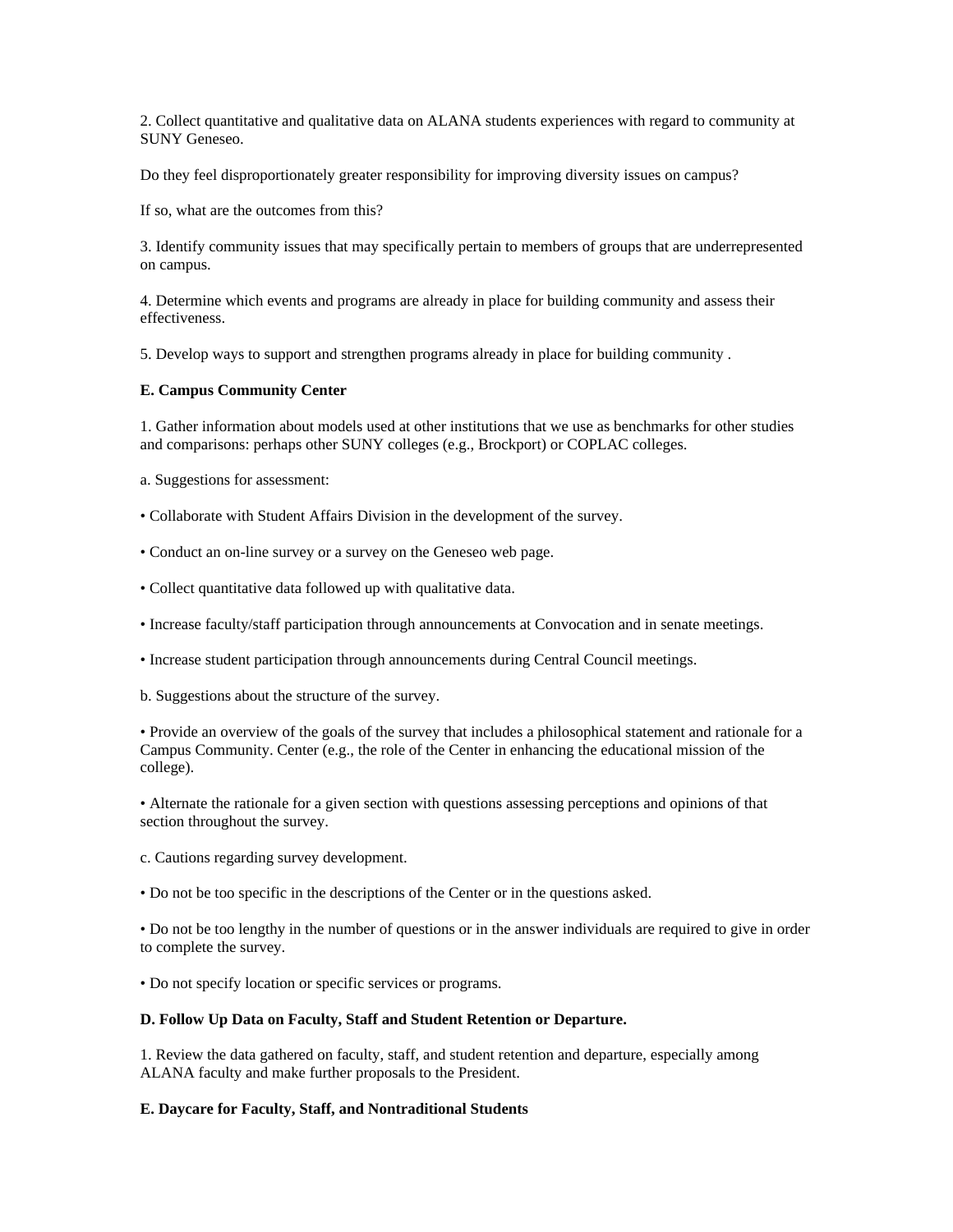1. Analyze the results of the Spring 2000 survey and address problem areas.

2.Continue to gather ideas from other institutions (like MCC) that have found creative solutions to day care needs.

3. Seek ways to make the day care facility more accessible to the children of faculty, staff, and students who have incompatible schedules because they do not attend Geneseo Central School.

4.Seek ways to accommodate the children of Geneseo faculty, staff, and students of school age on days when their schools have vacations days but SUNY-Geneseo does not.

5. Seek ways to allow Geneseo faculty, staff, and students priority for summer day care programs.

6. Seek ways to provide discounts for families with more than one child.

7. Look into possibilities for providing emergency day care for sick children.

8. Explore options for utilizing teacher training programs in the School of Education and/or the new state requirement for twenty-five hours of field service for new teachers to provide the necessary personnel for more flexibility in day care provisions during after school hours, holidays, and vacations.

9. Explore options for using Geneseo facilities and students to enrich the experiences of children in day care at Geneseo during after school hours, holidays, and vacations.

#### **F. Student Services**

1. Analyze collected data on student satisfaction with present services and identify any unmet needs

2. Continue efforts to coordinate fragmented services and make them more accessible.

#### **II. Continuing the Campus Conversation**

The Commission on Diversity and Community should

#### **A. Campus Community Statement**

Begin a discussion with small groups of students, student organizations, departments, and staff to formulate a Campus Community Statement and a statement of related responsibilities.

1. Recommendations Regarding a Campus Community Statement

a. Administrative approval and support are vital.

b. The Community Statement needs to be easily accessible to all members of the college community.

c. The Community Statement needs to be integrated into the college community. This statement could be integrated at all levels, including program training for Residence Life staff and orientation for new students, faculty, and staff.

d. The committee working on this statement should try to complete it in time get it into many of the brochures and handbooks provided to students, faculty, and staff.

#### **B. Cine Diversite**

Reconfigure Cine Diversite and pursue making such presentations an integral part of course offerings.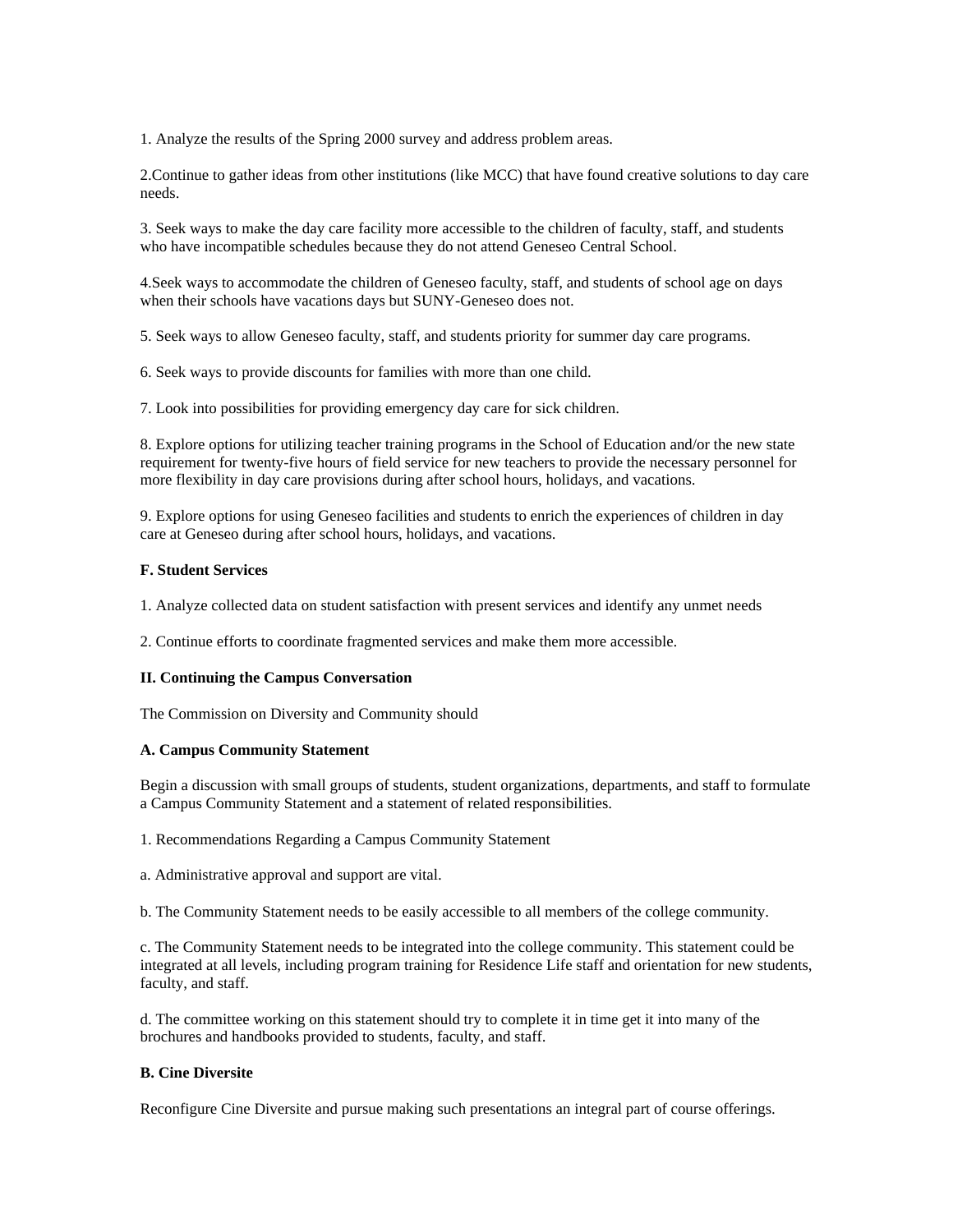# **C. Speakers**

Continue the project to bring Barry Rand, the CEO of Avis, to Geneseo.

### **D. Diversity website**

Continue to work on the Diversity website.

**Appendix A**

## **Committee Reports**

## **Report of the Committee on Building Community**

The Building Community Subcommittee was developed to address issues of community identified by the 1998-1999 Report of the Commission on Diversity and Community and to increase the involvement of faculty, staff, and student members of the community in our discussions. For the 1999-2000 academic year, our subcommittee met weekly to address these issues. At various points throughout the year, we have had discussions with students from the various cultural and social organizations (i.e., BSU, GLBF, Hillel, HUG, JSU, Jump Nation, USCA, and WAC), Residence Life staff and students, the Vice-President of Student and Campus Life, and other interested student, faculty, and staff members.

## **I. Fall 1999**

In fall 1999, our subcommittee was charged with identifying and discussing relevant issues surrounding community and generating recommendations to enact change. Four major issues were identified and addressed.

#### **A. Coordination and Representation of Multicultural Events**

The Subcommittee addressed issues related to multicultural events on campus. Representatives from various student organizations (i.e., BSU, HUG, USCA, Jump Nation, Hillel/JSU, WAC, GLBF) attended at least one of the meetings. Two major concerns or issues were addressed.

• How to increase participation at multicultural events: Faculty, staff, and students generated recommendations for increasing participation at multicultural events. These included: increasing advertising of events to all members of the community including personal invitations to faculty and staff, increasing faculty support by encouraging faculty to think creatively about how such events could be integrated as part of courses, and scheduling events in a way that minimizes overlap of events. In addition, we discussed the role that student groups could play in this process.

• Coordination of multicultural activities and events: Students as well as faculty and staff expressed a frustration with the lack of coordination of multicultural events on campus. However, there was consensus that the situation has continued to improve over the past couple of years. Kelly Clark (Director of the Multicultural Affairs Office) and Gerard Torres (student) developed a plan for creating a web based calendar where all cultural and social events could be posted. They completed the calendar in spring 2000; it is currently accessible to the campus community. In addition, Kelly Clark continues to contact executive board members of the various cultural and social groups to help facilitate coordination between the groups.

# **B. Integration of Curricular with Co-curricular and Residence Life**

#### **Experiences**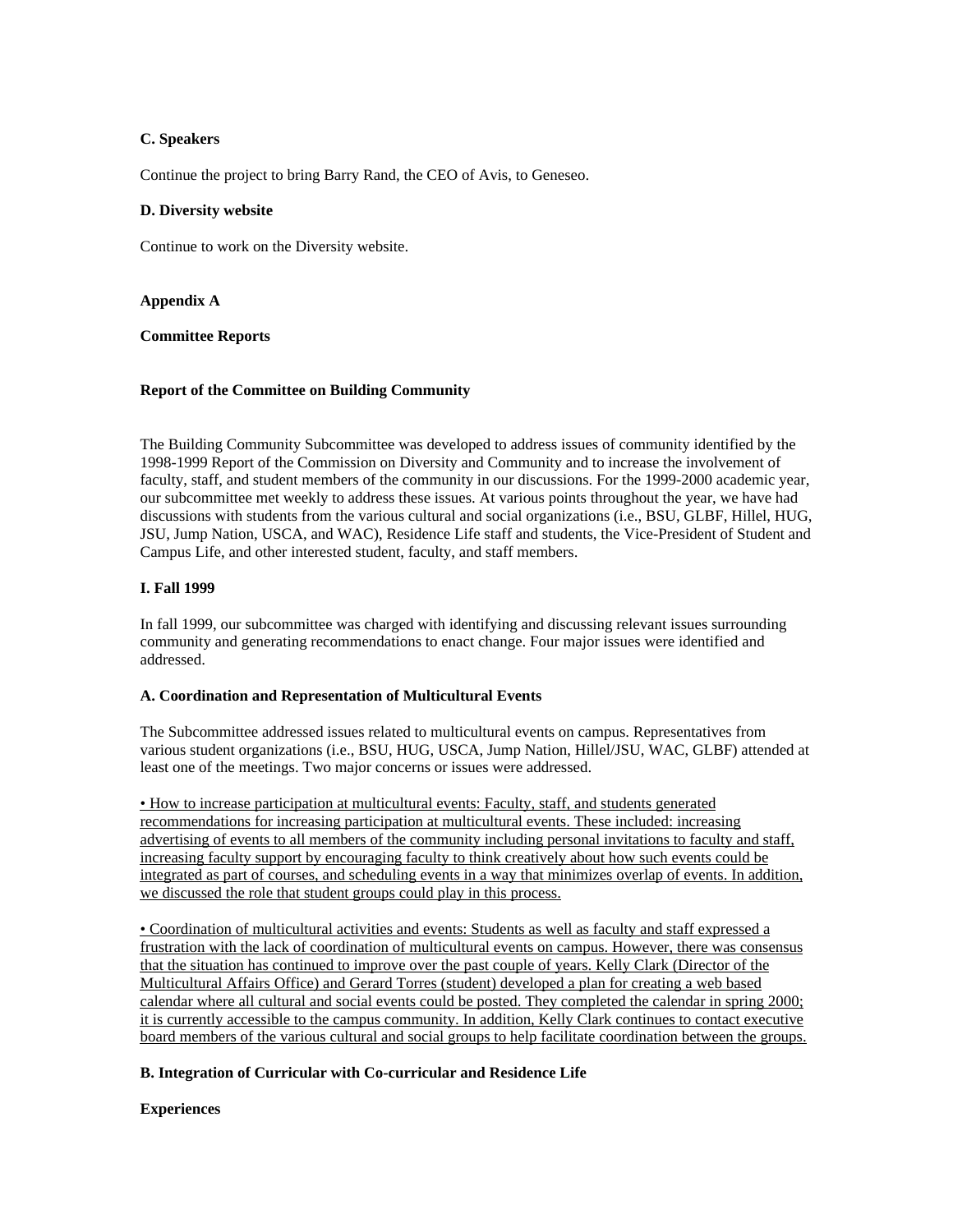Students, faculty, and staff expressed concerns regarding the lack of integration of student experiences in the classroom with students' co-curricular and residence life experiences. The Subcommittee met with students from various cultural and social organizations as well as students and staff from Residence Life to address these issues. Three major topics were discussed.

• The Role of Residence Life in Building Community: Members of Residence Life discussed the ways in which Residence Life currently helps to build community in the residence halls, with an emphasis on the challenges/concerns faced by Residence Life regarding community. Some challenges identified included: finding effective ways to join with other in the community in encouraging stronger integration of student growth and learning in the classroom with their experiences outside of class, improving strategies to promote communication and respect among students in the residence halls, and helping students to view their residence halls as vital communities within a larger college community that appreciates and values diversity.

• General Issues Surrounding Community: Students, faculty, and staff identified important questions that need to be addressed regarding community before major growth or change can occur as a campus community. These included the value our community places on diversity, the role that ethnic minority group members on this campus are expected to play with regard to justifying the importance of diversity, strategies that could foster a vested interest in the need to develop community, and integrating curricular with co-curricular experiences for students.

• Ideas and Recommendations for Building Community: Students, faculty, and staff generated ideas and recommendations for building community.

## **C. First year and Transfer Student Transitioning to SUNY Geneseo**

The Subcommittee addressed issues related to making the transition to life at SUNY Geneseo. Several important points were raised.

• The Need to Find Others with Similar Backgrounds and Experiences: Students discussed the lack of connection and isolation that they felt when they first came to campus. We discussed how student social groups might help in the transitioning process.

• Peer Mentoring: Several students from Dr. Latragna's INTD 208 class expressed a strong interest in developing a campus-wide peer mentoring program for First Year and transfer students. The following issues with regard to peer mentoring and transitioning were discussed:

- Mentoring as an important part of an integrated transitioning plan
- The importance of providing peer mentoring for as many First Year and transfer students as possible
- The importance of training peer mentors

• Acknowledgement that students needs differ depending on their circumstances and the specific issues they face on campus

• Diversity in the type of mentoring offered depending on the needs of the student (e.g., social as well as academic)

• Peer mentoring used in conjunction with a list of potential faculty and staff that they could approach with transitioning issues as well as other programs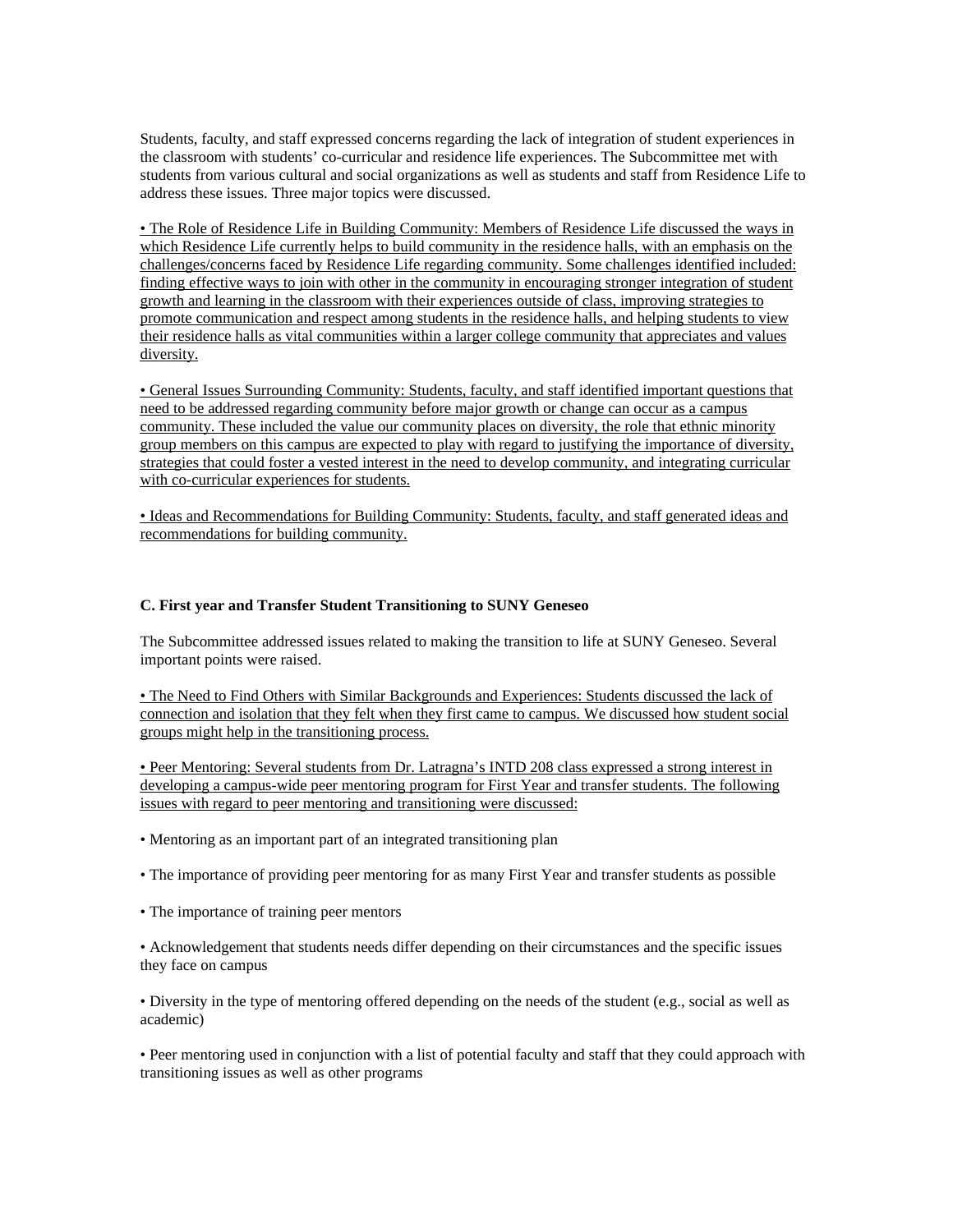• Other functions the program could serve (e.g., communicating to incoming and prospective students what SUNY Geneseo is all about)

• Beyond Traditional Group Lines: Several students expressed the need for cross-cutting opportunities that went beyond traditional group lines. They emphasized the need to provide mentoring and other transitioning experiences that were not solely based on demographic and background statistics. They felt that the cross-cutting experiences were an important part of student growth and development.

• Transfer Transitioning: Students felt that the transition for transfer students is particularly difficult because there are fewer transfer students and it is difficult for them to identify other transfer students who may be experiencing the same transitioning difficulties. Moreover, transfer students often find themselves faced with upper-level classes from the beginning rather than slowly transitioning to more difficult material. Lastly, most of the other students at their level already know each other, making it more difficult to develop interpersonal connections.

# **D. Emphasis on Assessment of Existing Programs and Experiences**

Dr. Bonfiglio, Vice-President of Student and Campus Life, discussed the importance that assessment could play in addressing issues of community. Specifically, he emphasized assessment of existing programs and experiences regarding diversity and multicultural issues. These could include attitudinal changes of students as programs are implemented and students perspective of the programs and experiences that had the most impact on those attitudinal changes. Faculty, student, and staff members raised the following issues regarding the assessment process. First, it was noted that assessment takes time and experience. Therefore, it would probably work most effectively if it is conducted by a research team of individuals who are committed and knowledgeable about assessment issues. Perhaps faculty members of the research team could receive "scholarly activity" credit for the research conducted to benefit the campus community. Another possibility discussed was that assessment could be incorporated as part of methods courses in certain departments (e.g., sociology) that have quantitative and qualitative data collection projects as part of the course. Funding for the assessment project will need to be addressed. Lastly, assessment will require commitment from the campus community; they must be willing to contribute to the process.

#### **II. Spring 2000**

In spring 2000, our subcommittee was charged with two major projects: 1) addressing issues surrounding the need for a multicultural/community center on campus and 2) facilitating discussion regarding an integrated first year and transfer transitioning plan. Below are the four major issues that emerged from our discussions.

# **A. Campus Community Center**

The Subcommittee began addressing the issue of a community center by identifying several potential goals or roles that the Center could serve. Then, we generated a preliminary list of some of the purposes the Center might serve for the SUNY Geneseo community. Both the overarching goals and the possible purposes for the Center can be found in Appendix B. The focus then turned to the issue of assessment of need and desire for a community center. The recommendations generated by the Subcommittee are presented below.

Important issues addressed by a Campus Community Center: Our Subcommittee generated different issues of community and diversity that could be addressed with a Campus Community Center. These included diversification of students, faculty, and staff in terms of recruitment and retention as well as student development.

#### **B. Campus Community Statement.**

At the First Annual SUNY Brockport Diversity Conference, Dr. George Toth, director of Career Services at SUNY Brockport presented the Better Community Statement developed at SUNY Brockport (see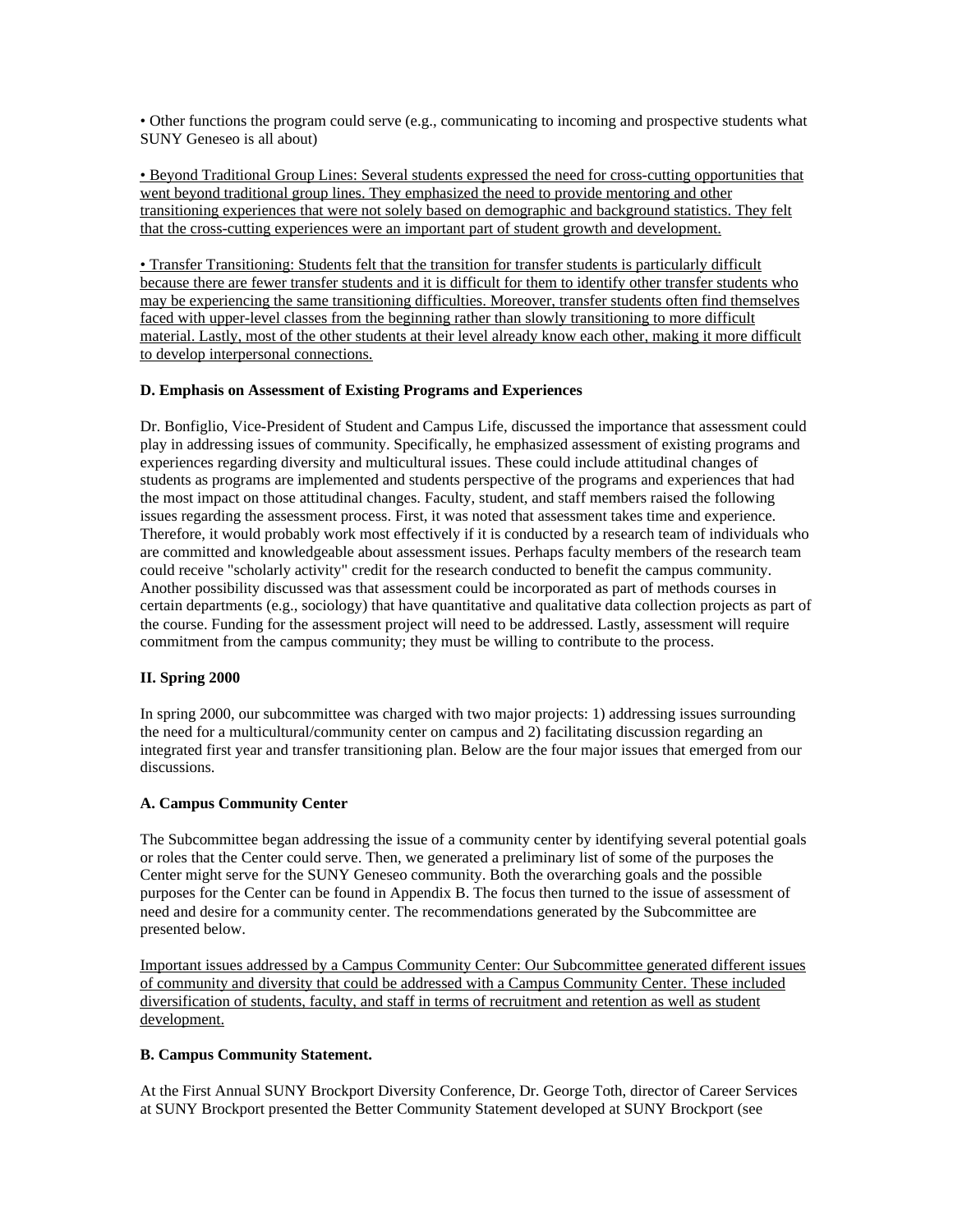Appendix C). This statement has been adopted by the SUNY Brockport college community and serves as a guideline of expected behavior for all members of the community. All of the student, faculty, and staff members agreed that our college should develop a similar statement for the college community. Discussions with SUNY Geneseo students elicited several suggestions for a community statement (see Appendix D).

## **C. Integrative Transitioning Plan for First Year and Transfer Students**

The Subcommittee met with faculty and staff members that play a primary role in students transitioning experiences, including Tom Greenfield (Dean of the College), Richard Farquharson (Coordinator of Orientation and Greek Affairs, co-chair of the Orientation Advising Committee), Kathy Trainor (Coordinator of College Union Activities), Debra Hill (Director of Alumni and Parent Relations), and Calvin Gantt (Assistant Director of AOP). Six major issues were discussed.

1. Integrating the general orientation process with the AOPs orientation process: Although everybody felt it was important to integrate these experiences, logistically it is very difficult given the programs and events scheduled for each type of orientation.

2. Coordination of Tracking Students Progress and Assessment of the Programs: Currently, we do not track students progress in a systematic fashion nor do we have an assessment plan for the programs in the transitioning experience.

3. First Year Seminars: These seminars are a wonderful opportunity to integrate incoming students into our community. Unfortunately, only about 25% of first-year students take these courses. Two issues influencing the number of students who participate include the number of courses offered voluntarily by faculty and staff and the volunteer nature of the program for students. Faculty and staff members who teach the courses take on an additional load and not all first-year students opt to take these courses voluntarily. The major disadvantage of making these seminars a required course is the resources (time, money, faculty/staff) that would be needed to accommodate all of the incoming students.

4. First-Year Enrichment Program: Freshmen centers have been created where those residence halls are only for first-year students. Each center has strategic programming for the first six weeks on issues that are particularly relevant for first-year students. Issues of value for the students, the staff support needed to sustain these centers, and assessment of the effectiveness of these centers were discussed.

5. The Role of Greek Organizations in the Transitioning Process: Greek organizations play a major role in the social life of the institution for students. They should be integrated with the transitioning experience and brought into the discussions of community.

6. Integration of Academic with Co-curricular Experiences •

\*\*Faculty and staff members of the Orientation Advising Committee agreed to continue addressing these issues toward an integrative transitioning plan in their discussion next academic year.

#### **D. Concerns of Gay, Lesbian, Bisexual Students**

The Subcommittee met with student members of GLBF to discuss their concerns. Five major issues were raised.

1. Harassment in the Residence Halls: Students felt there was a lack of respect and a significant amount of biased behavior that is tolerated in the Residence Halls. They felt more RA training was needed for counseling, peer mediation/conflict resolution and diversity.

2. Lack of Diversity in the Curriculum: Students felt there was a lack of diversity issues in the curriculum, especially with regard to issues of sexual orientation. When these issues are discussed, they are framed as special topics rather than infused throughout the courses.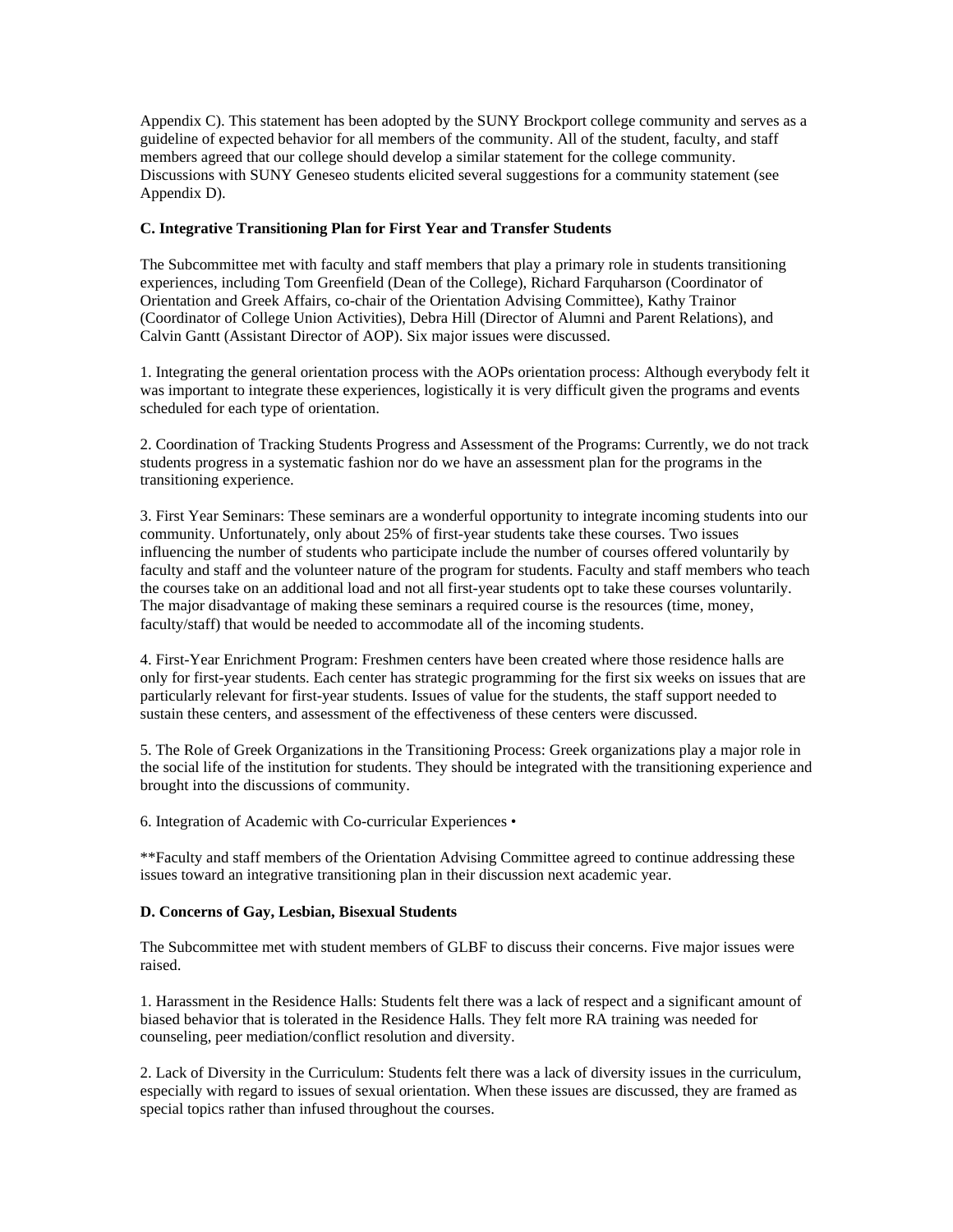3. Lack of Faculty Training and Sensitivity to Issues of Sexual Orientation.

4. Lack of Supportive Places for Students to go When They Are Dealing with Issues Of Identity or Biased Behavior Toward Them.

5. Lack of Books and Art with Gay-Oriented Themes in the Library and on Campus.

## **E. Training of Faculty and Staff**

The College has not addressed the training of faculty and staff related to issues of diversity. It will be easiest to address this issue through the training of new faculty.

#### **Report of the "Back to the Drawing Board" Committee**

The Back to the Drawing Board Sub-Committee worked on three unresolved areas within the 1998-1999 Commission Report to President Dahl.

I. Gathering data on why faculty with diverse backgrounds leave or remain at Geneseo and suggesting ways for strengthening the support system for such faculty.

II. Assessing the affordability and accessibility of present daycare services at Geneseo, and identifying unmet needs.

III. Collecting data on the effectiveness of current academic student services, identifying any unmet needs,and assessing the impact of a potential increase in the numbers of students from diverse backgrounds on these services.

#### **I. Gathering Data on Faculty Retention or Departure.**

We discussed the idea of exit interviews. Guest Don Lackey, who has conducted them in the past, found them unhelpful. Guest Dave Gordon agreed that an anonymous questionnaire addressed to the Diversity Committee rather than to the administration might elicit more open responses. With the help of Guest Jim McNally, we identified faculty and staff from diverse backgrounds who have left Geneseo over the past ten years. With the help of Dave Gordon, we composed a questionnaire which will be sent in hard copy mail to these former faculty and staff members, as well as to present faculty and staff with diverse backgrounds,and to an equal sampling of non-diverse faculty and staff members.Our goal is not to collect statistics (the numbers involved are too small) but to uncover problems and to find solutions. This questionnaire will be mailed out by the end of the semester.

# **II. Assessing the Affordability and Accessibility of Present Daycare Services.**

With the help of Guests Barb McKinney, Bill Gohlman, and Meg Stolee, who had previously conducted an informal day care survey, we designed a new questionnaire to assess the affordability and accessibility of the present daycare system and to gauge present and future needs. We will mail this questionnaire to faculty, staff, and nontraditional students by the end of the semester. We have also begun the process of collecting information on how other institutions (like MCC) have handled day care needs. We need to wait for the results of the questionnaire to proceed.

#### **III. Collecting data on the effectiveness of current academic student services.**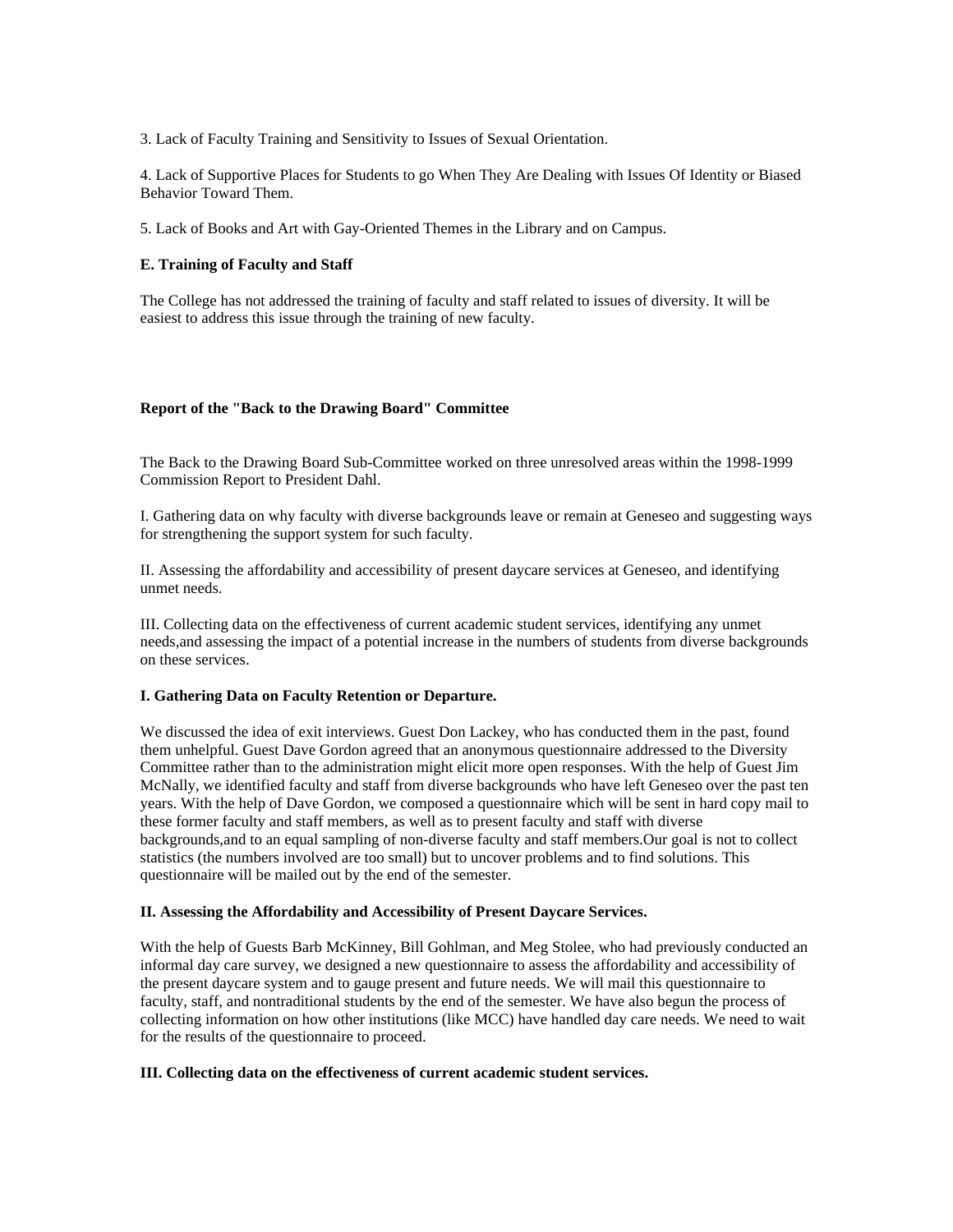We did not get very far with this issue. Members of the committee and guests decided that data on the effectiveness of current services already exists. Guests Dean Greenfield, Jim McNally and Isom Fearn volunteered to help collect it. This effort is still in process. Concerns were raised about the fragmentation of present services located in diverse departmental spaces throughout the college and about whether students are aware of many of the services currently provided and know how to access them. Dean Greenfield noted the recent creation of a web site that lists academic support services in one location (http://www.geneseo.edu/`acadsupt/).There were also concerns that some

students who might benefit from existing programs are not eligible for these services, for example, foreign students who might benefit from note taking services that are provided through the AOP program. Access to support services of this type might become even more crucial if the college is successful in its efforts to increase the numbers of these students.

#### **Report of the Communication Committee**

The Communication Committee accomplished the following:

- A. Cine Diversity-The Diversity film series
- Showed "Farewell, My Concubine', 'Rosewood", and 'My Left Foot'
- Requested and received stipend from President Dahl for Spring 2000
- Enlisted Randy Kaplan to help develop list of film selections from

suggestions offered by staff and faculty. 'My Left Foot' was introduced by

Professor Denny Van Horn.

• Average attendance--30 to 35 students, 0 administration, 1 staff (one

showing), 1 faculty (one showing), 2 community members(one showing). Most

students attended for extra credit in a class. Attendance dropped 50% by

the end of films.

• Publicity about Cine Diversite published in Lamron, Encompass, Democrat and Chronicle, Events-l and televised events list.

B. Invitation to Barry Rand, CEO of Avis, for fall of 2000

• Enlisted Business School assistance in offering program.

• Enlisted president Dahl's assistance in inviting Mr. Rand and funding his travel expenses.

C. Member Gerard Torres assisted Kelly Clark in development of diversity activities website. Gerard, a student is webmaster.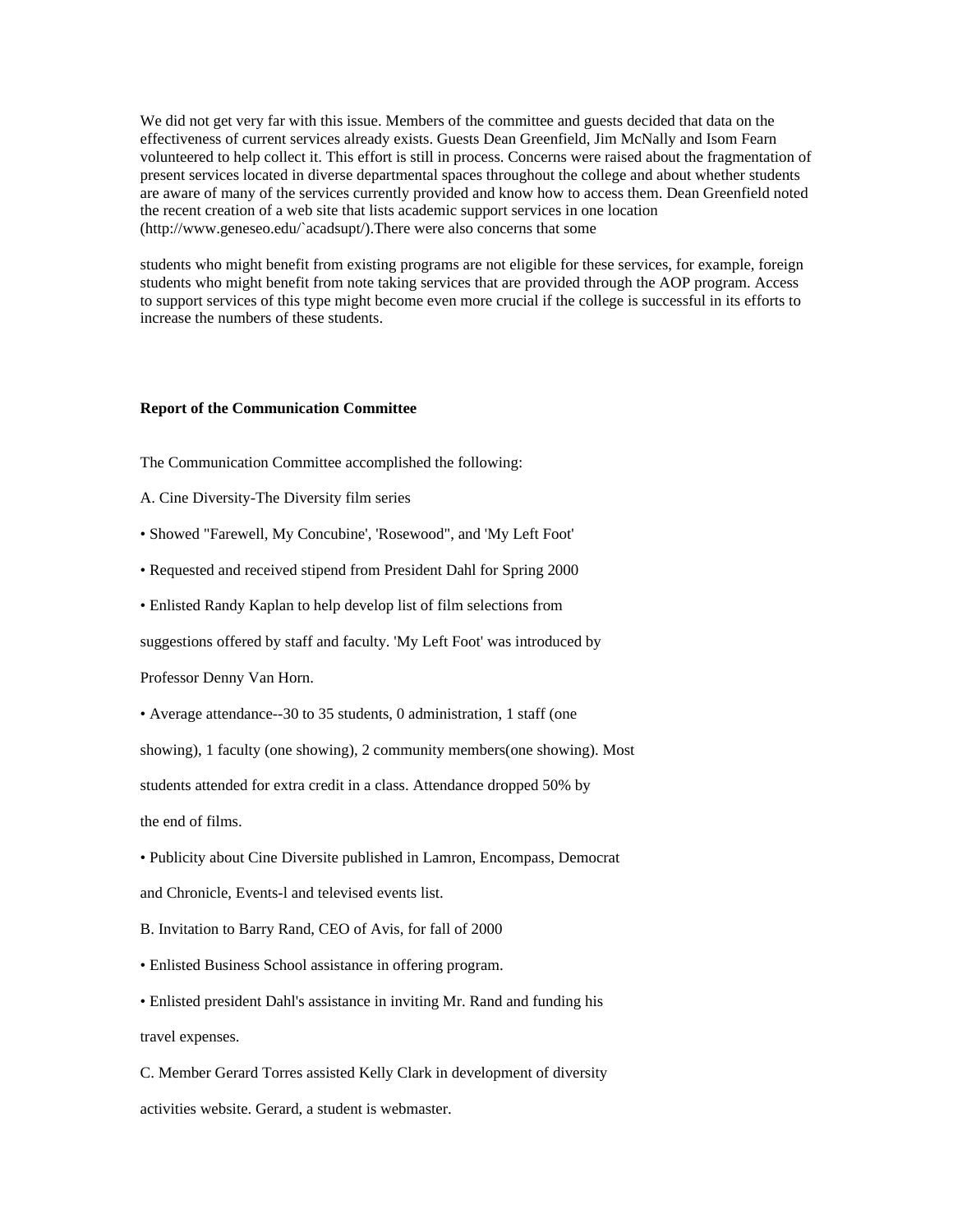## **Appendix B**

#### **Campus Community Center**

### I. Broad Issues/Goals

A. The Center needs to be a place that adds to what we already have and does not duplicate already existing services and programs.

B. The Center must be a place where all members of the community feel welcomed.

C. The Center needs to be entrenched in the community in terms of content as well as location. In order for the Center to be easily accessible and a central part of the community, it is imperative that it be centrally located.

D. The Center should help the community move toward an integrated, centralized model that serves and crosses boundaries between students, faculty, and staff. Therefore, it should be a place that houses the services and programs related to multicultural and diversity issues as well as a place that provides community members with the opportunity to interact informally with one another.

### II. Preliminary Framework

The Center could serve a number of important purposes for our community. Below is a list of some of the purposes we generated. This is a preliminary list that is not exhaustive by any means.

- A. The Center as a RESOURCE CENTER that houses:
- the Multicultural Affairs Office
- a Multicultural Museum (initially proposed by Ellen Kintz and the Anthropology Department)

va section where multicultural and diversity-related books, videos, and magazines could be made available to the campus community

- B. The Center could also house some important STUDENT SERVICES
- the Multicultural Affairs Office would fit under this category as well
- the International Student Affairs Office
- an office the helps coordinate a study abroad program on our campus
- the ESL (English as a Second Language) program
- the Writing Center
- a Volunteer Center or place where the Volunteer Fair and other related events takes place
- Office of Orientation and Greek Affairs Office
- C. The Center as a TEACHING CENTER
- the Multicultural Museum would fit under this category as well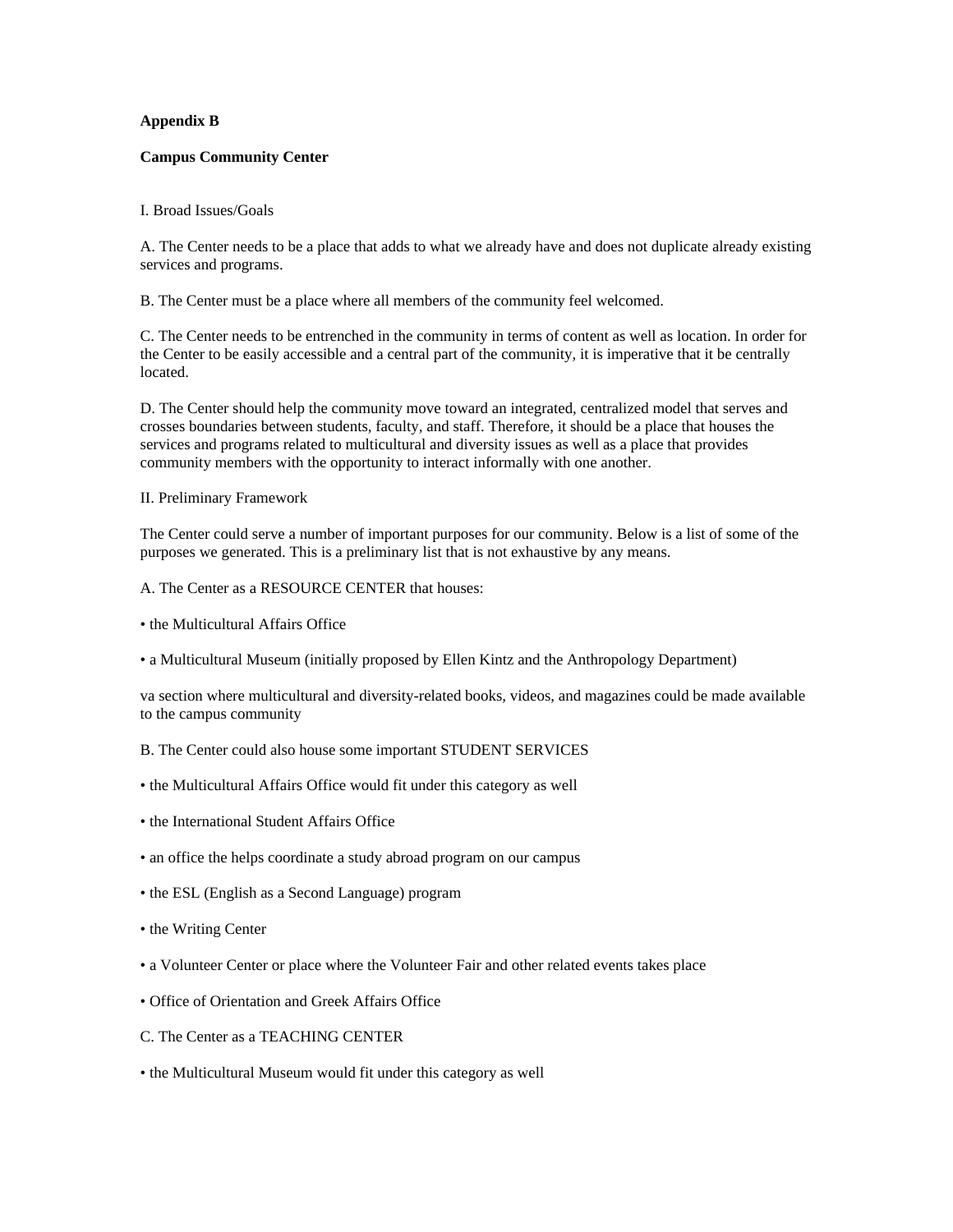• a place where some classes could be held (e.g., Freshmen Seminars, courses directly related to multicultural and/or diversity issues).

• a place where faculty and staff training/workshops could be held (note: in the Commission's original report, we recommended "diversity" training and workshops for faculty and staff. These workshops could be held at the Center.

• a place where student workshops (including those provided at Weekend of Welcome) could be held here

• a place where colloquium presentations (especially related to multicultural and/or diversity issues) could be held.

• a place where students who have studied abroad, international students, and faculty and staff could provide informal presentations regarding their cultural experiences at Geneseo or abroad

D. The Center as a MEETING PLACE for:

• student club meetings (including the AGC and IGC organizations)

• large events (e.g., cultural dinners, Student-Faculty Research Poster Sessions)

• conferences

• study centers

E. The Center as an INFORMAL GATHERING CENTER which includes

• spaces for students, faculty, and staff to interact with one another informally

• perhaps a place where there might be a small area where food (including a Kosher deli) and coffee are available

• the College Bookstore (this can also be included under student services)

• a place where inexpensive multicultural gifts can be purchased (perhaps in conjunction with the bookstore)

F. The Center as a vehicle for COORDINATING ACTIVITIES between the various social groups as well as the Volunteer Center

G. The Center as a plus in STUDENT, FACULTY, and STAFF RECRUITMENT and RETENTION (especially of ALANA students, faculty, and staff as well as International students). It communicates to incoming members that SUNY Geneseo is a community committed to welcoming and supporting all of its members.

III. Issues Raised

We must be careful not to have the Center include too much. At the same time, the Center must be broad enough to serve, support, and help integrate the campus community. In addition, the issue of space (and the limitations that go along with this issue) needs to be considered in the process.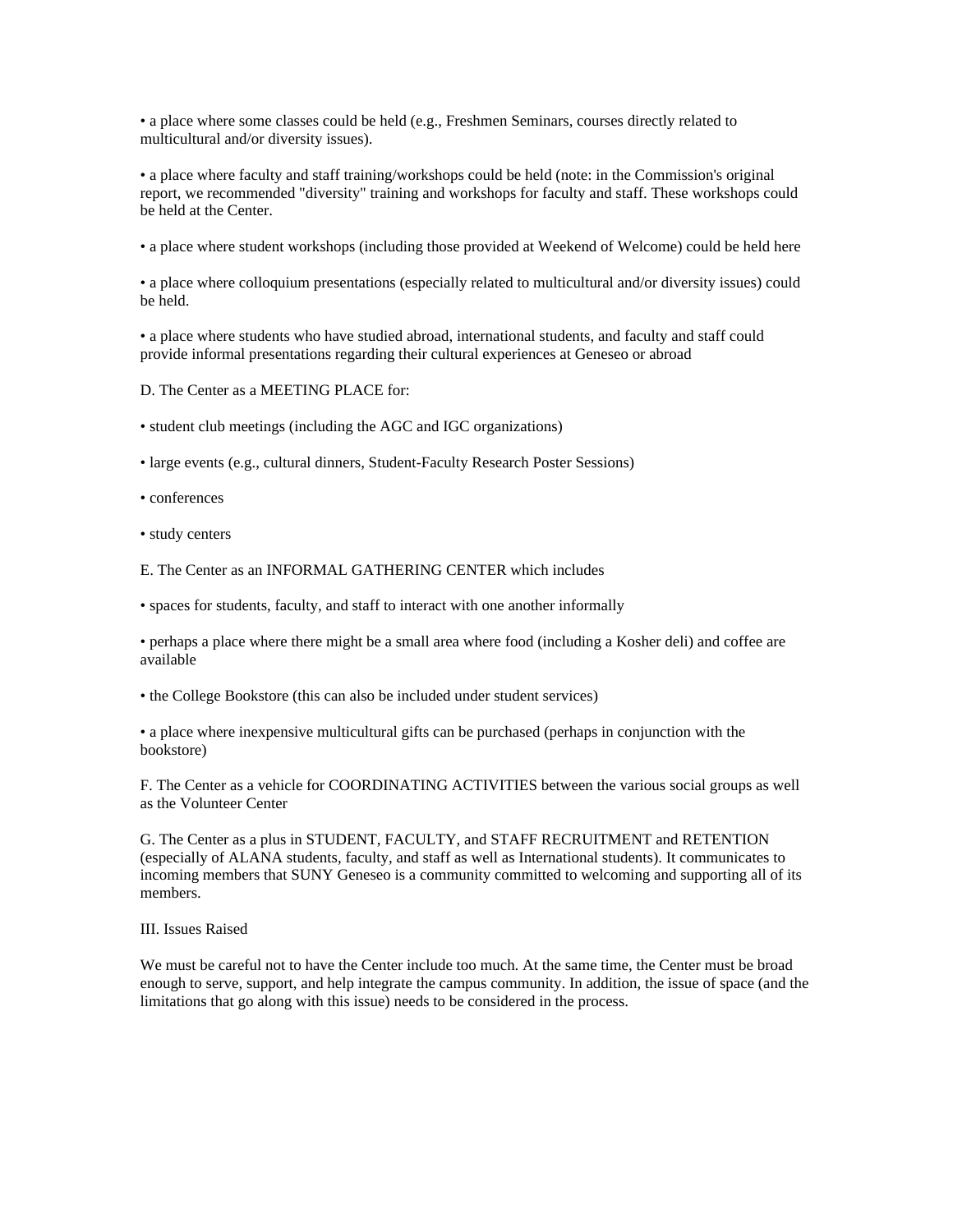## **Appendix C**

#### **SUNY Brockport**

#### **A Better Community Statement**

As members of the State University of New York College at Brockport, we choose to be a part of an academic community that is dedicated to principles that foster integrity, civility and justice.

As citizens of a broad and pluralist society, we encourage those of all cultures, orientation and backgrounds to educate, understand and respect one another in a safe environment.

We respect the dignity of all persons and assume the best about them.

We challenge and reject all forms of bigotry while striving to learn from each

other's differences.

We celebrate our differences while appreciating our similarities.

We value an inclusive environment that is accepting of each other's cultural,

We respect the right of each and every member of the community, regardless of

race, ethnicity, national origin, religion, age, gender, sexual orientation, medical

condition, disability or socioeconomic status.

We realize that our common interest exceed our individual differences.

As members of this College community, we strive for academic and personal excellence that will enable us to achieve lives of productive work, personal enrichment and useful citizenship in an increasingly interdependent world.

We invite the exploration of new ideas that can stretch us beyond artificial barriers that are academic, political, or social.

We affirm that the well-being of our individual units, groups, organizations or disciplines cannot be separates form the overall College community.

We, as members of smaller groups on campus, respect and affirm the transcendent values and principles of the overall College community.

We uphold the right of each individual to pursue his or her intellectual, educational, professional and personal goals in a fair and encouraging environment.

As individuals who work, study or live in the College community, we affirm our rights to freedom of expression and association, and the belief that they must be exercised responsibly.

We value the right to due process which includes concepts of fairness, notice, opportunity to be heard, and timely and objective review of determinations.

We acknowledge that the essence of academic freedom is the free and open expression and exchange of ideas, even when controversial or unconventional.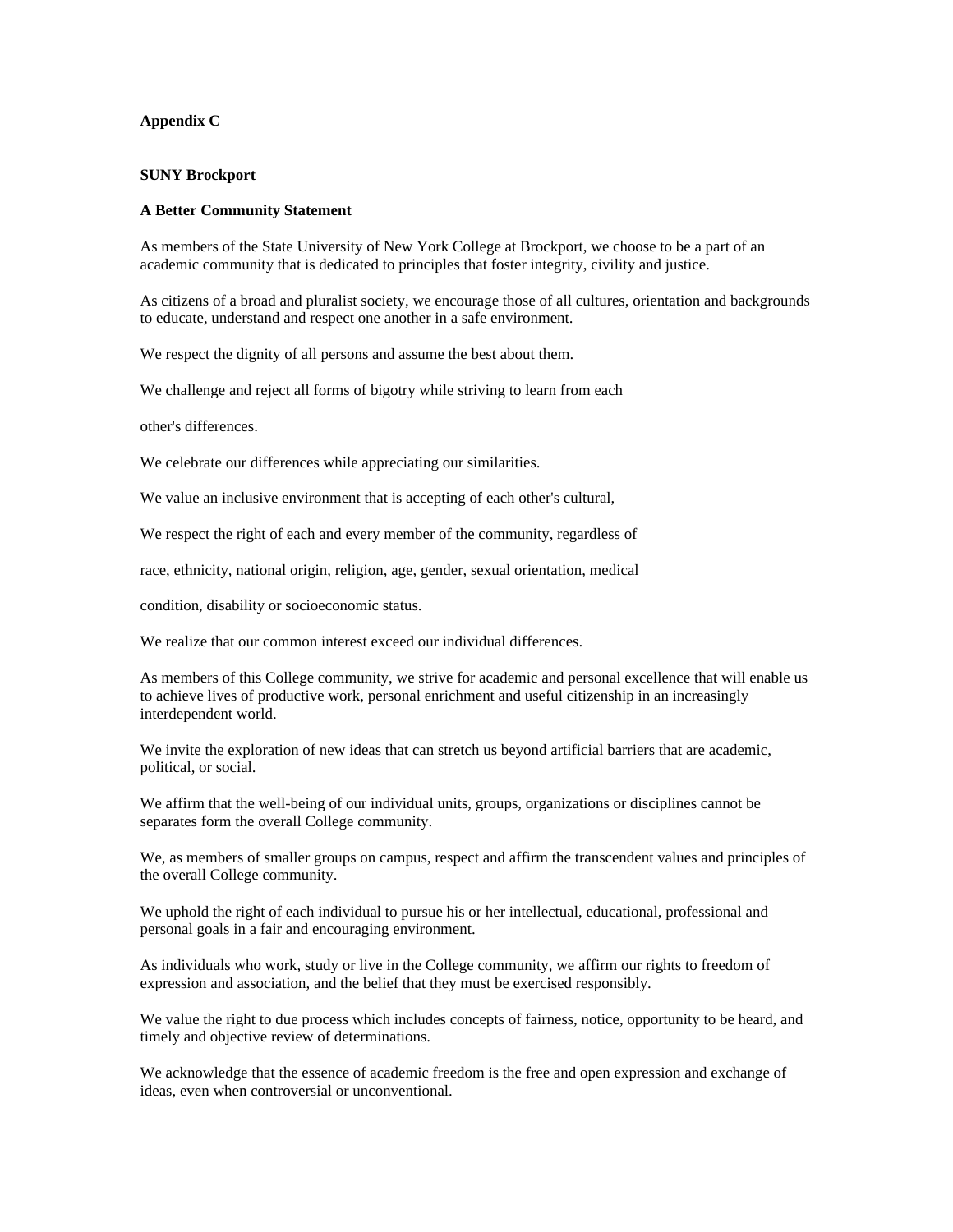We affirm that the dignity of our Brockport community is protected when free speech, academic freedom and individual rights are expressed only with responsible and careful regard for the feelings and sensitivities of others.

The spirit of building a better community is best served when the ideals of integrity, civility, and justice are expressed and debates with tolerance and good will.

#### **SUNY Brockport**

## **Graduate Bulletin**

#### **The Importance of Diversity in Higher Education**

Many of the more than 3,000 colleges and universities in the United States share a common belief, born of experience, that diversity in their student bodies, faculties, and staff is important for them to fulfill their primary mission: providing a quality education. The public is entitled to know why these institutions believe so strongly that racial and ethnic diversity should be one factor among the many considered in admissions and hiring.

The reasons include:

Diversity enriches the educational experience. We learn from those whose experiences, beliefs, and perspectives are different from our own, and these lessons can be taught best in a richly diverse intellectual and social environment. It promotes personal growth and a healthy society. Diversity challenges stereotyped preconceptions; it encourages critical thinking; and it helps students learn to communicate effectively with people of varied backgrounds. It strengthens communities and the workplace. Education within a diverse setting prepares students to become good citizens in an increasingly complex, pluralistic society; it fosters mutual respect and teamwork, and it helps build communities whose members are judged by the quality of their character and their contributions.

It enhances America's economic competitiveness. Sustaining the nation's